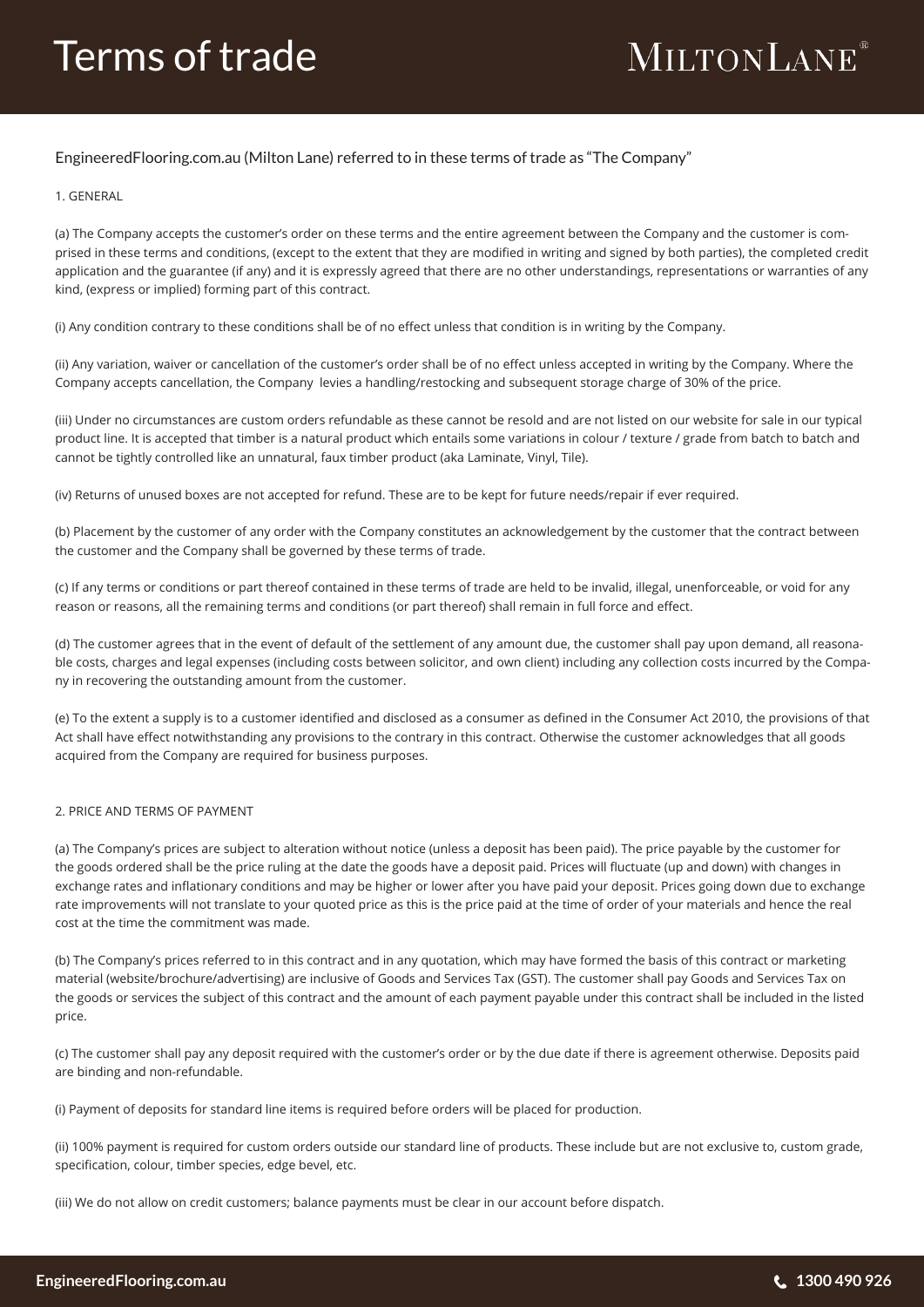### Terms of trade

## **MILTONLANE**®

(h) If the Company allows payment of customer's accounts by credit card or other means of money transfer or electronic payment the customer will comply with the Company's procedures and charges for doing so and will not withdraw any authority for charging, transferring or debiting.

#### 3. DELIVERY

(a) The Company may withhold delivery where the customer is in breach of any obligations under clause 2.

(b) If the customer fails or refuses or indicates to the Company that the customer will fail or refuse to take or accept delivery, then the goods shall be deemed to have been delivered when the courier was willing to deliver them.

(c) The Company reserves the right to dispatch the customer's order in one delivery or by instalments. Where the Company acknowledges an order, which provides for delivery by instalments the Company shall be entitled to payment for each instalment delivered (as if it were a separate contract) but failure to deliver any instalment shall not entitle the customer to cancel the contract as to any remaining instalments.

(d) Any quotations of delivery times by the Company are made in good faith but as estimates and not commitments. The Company shall not be bound by such estimates.

(e) Where the customer requests a method of delivery and the Company agrees in writing then the customer shall cover the cost of delivery by that method from the point of dispatch of the goods by the Company. Otherwise the Company will select the method of delivery.

(f) Pick up / viewing is allowed on site between agreed times. Site visits are not permitted without prior appointment.

#### 4. SHORTAGES

(a) The Company's liability for shortages in the quantity of the goods supplied is limited to making up the shortages. No claim for shortages in quantity will be allowed unless the customer gives written notification of the shortage in writing within 3 days of delivery and provides a reasonable opportunity for the Company to take all necessary steps to investigate the claim.

(b) Photos are taken immediately prior to dispatch to confirm the items sent are in fact accurate to the ordered quantities.

#### 5. RISK AND LOSS IN TRANSIT

(a) Risk (including, without limitation, insurance responsibility) of any loss, damage or deterioration of or to the goods shall pass to the customer on collection of the goods by the customer or the customer's agent or the passing of the goods to a carrier (without limitation, the Company's own delivery vehicles) for delivery.

(b) Insurance of 2% is offered to cover losses / damages in transit. This must be purchased prior to dispatch; the customer is liable for any potential losses / damage if not paid. Payment of insurance in retrospect of any issue is not valid.

(c) Goods leaving the Company's premises are deemed to be adequately packed. Claims made for damage or loss in transit must be made against the carrier in the prescribed manner below:

(i) Prior to acknowledging delivery to the carrier, the customer must ensure that the complete consignment as per the carrier's note has been received.

(ii) Should there be a shortage or visible damage to outer packaging the carrier's note must be endorsed with photographic evidence on the date of delivery.

(iii) Within 3 days of receipt of consignment the customer must ensure that all product received is in good order and condition. This is to ensure insurance claims are made inside the allowable timeframe of the courier.

(d) No insurance claims will be considered after 3 days of receipt of goods.

#### 7. DISPUTES

If any part of the invoice is disputed the amount not under question shall be paid promptly according to, applicable payment terms. Any claim or dispute arising hereunder shall, be subject to arbitration in accordance with the Arbitration Act in your state.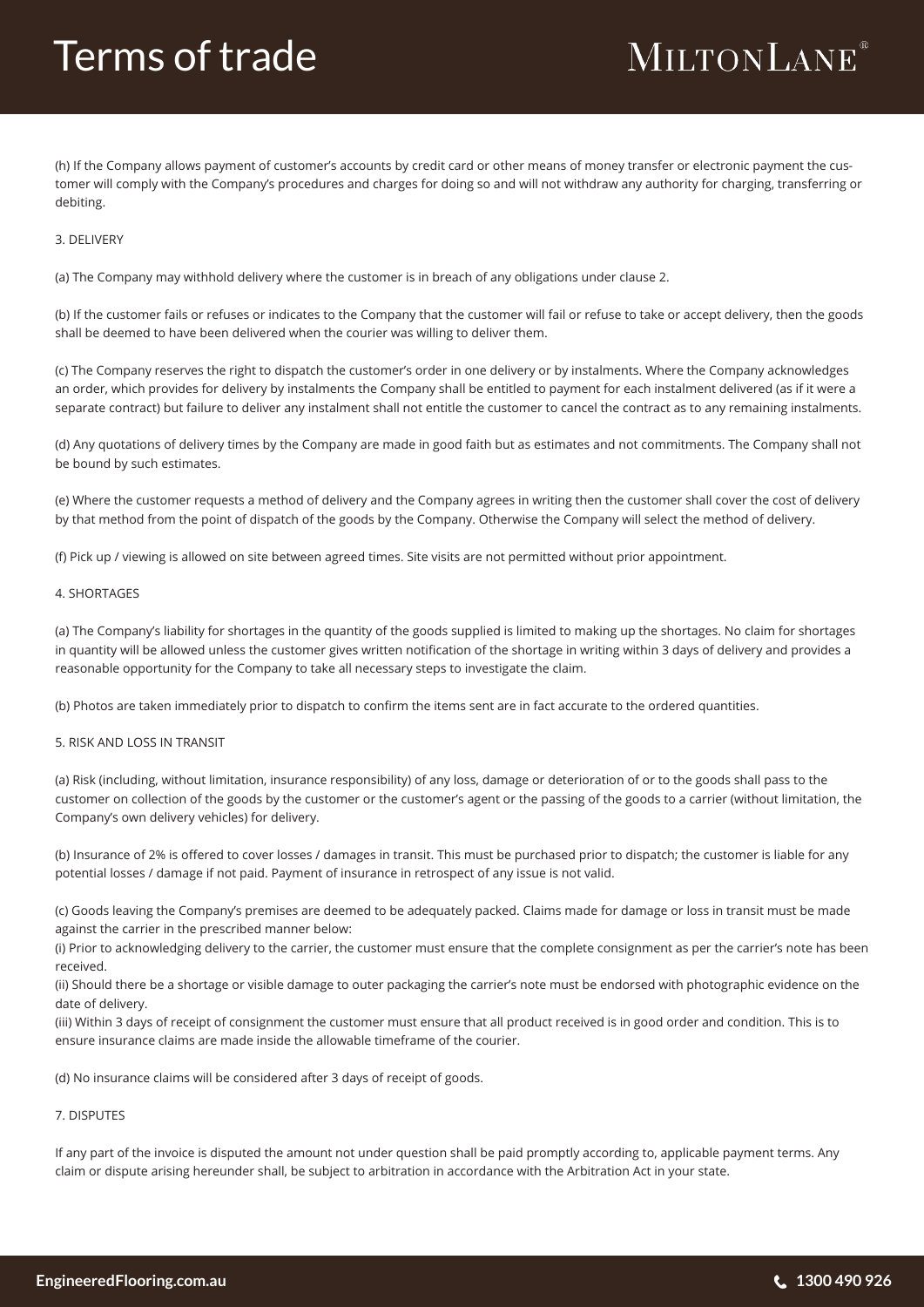### Terms of trade

# **MILTONLANE**®

#### 8. OWNERSHIP / STORAGE

(a) Ownership of all goods sold by the Company is retained by the Company until full payment is received for all amounts. This provision is intended to protect the Company in respect of any event where the customer defaults in payment of the goods or any other goods sold by the Company to the customer or any event occurs which could cause the customer to become insolvent, bankrupt or be liquidated or in the event of the insolvency, bankruptcy or liquidation of the customer or any approaches are made by the customer to creditors to extend time for or otherwise compromise payment of the customer's debts.

(b) The Company will hold goods for a maximum of 3 weeks after the arrival of 'pre-ordered' products in our warehouse free of charge. Storage of \$50 per week will be applied per pallet (approximately 70m2 per pallet) beyond this time, to a maximum storage time of 8 weeks in total after arrival in our warehouse.

After this time, you must take delivery and store in house / locally due to our limited warehouse space.

Items that are in stock can be reserved with a deposit and also will be held for a maximum of 3 weeks free of charge, with \$50 per pallet applied for every week after this (max total of 8 weeks storage, inclusive of the 3 week free storage period).

(c) Storage costs will be invoiced prior to the confirmed dispatch date and must be paid prior to dispatch. Storage will be charged a daily rate based on the \$50 per pallet per week weekly charge (ie. stored for 6 weeks and 3 days).

(d) At 8 weeks, if the customer has not indicated they can take delivery. The Company has the right to withhold the 30% deposit and cancel the order. This is to cover storage and future costs involved in attempting to re-sell these goods, often at a discounted rate to move the items.

#### 9. COMPANY'S LIABILITY AND MAINTENANCE GUARANTEE

(a) The customer shall ensure that the goods ordered are fit and suitable for the purpose for which they are required prior to paying a deposit / balance. The Company is under no liability if they are ordered by mistake in any way shape or form. The items ordered are the possession of the customers upon dispatch and change of mind colour / specification selections are not accepted.

(b) In lieu of any warranty, condition or liability implied by law, the Company's liability in respect of any defect in or failure of the goods supplied or for any loss, injury or damage attributable thereto is limited to making good the replacement or repair of defects arising under normal proper use and maintenance arising solely, from faulty design, materials or workmanship within the guarantee period if stated or otherwise within 12 months of the date of supply provided always that such defective parts are promptly returned to the Company. At the termination of the appropriate period all liability on the Company's part ceases.

(c) Warranties implied on invoices will override the above 12-month standard warranty (ie. long term structural floor warranties).

(d) This warranty does not cover damage from misuse, accident, neglect, installation, modification, adjustment or improper operation or maintenance.

(e) The Company's liability under this contract and the warranty in this clause is confined to the customer named in the contract agreed upon sale that the Company has no liability to any other purchaser of the goods and are not re-assignable without the prior written consent of the Company.

#### 10. ERRORS OR OMISSIONS

Clerical errors or omissions, whether in computation or otherwise in any quotation, acknowledgement or invoice, shall be subject to correction.

#### 11. FORCE MAJEURE

The Company shall not be liable to the customer for any loss or damage directly or indirectly arising out of or in connection with any delay in delivery of the goods or failure to perform any term of this contract where such delay or failure is caused directly or indirectly by an act of God, fire, armed conflict, labour dispute, civil commotion, intervention of a Government,

inability to obtain labour, materials or manufacturing facilities, accidents, interruptions of or delay in transportation or any other cause beyond the Company's control.